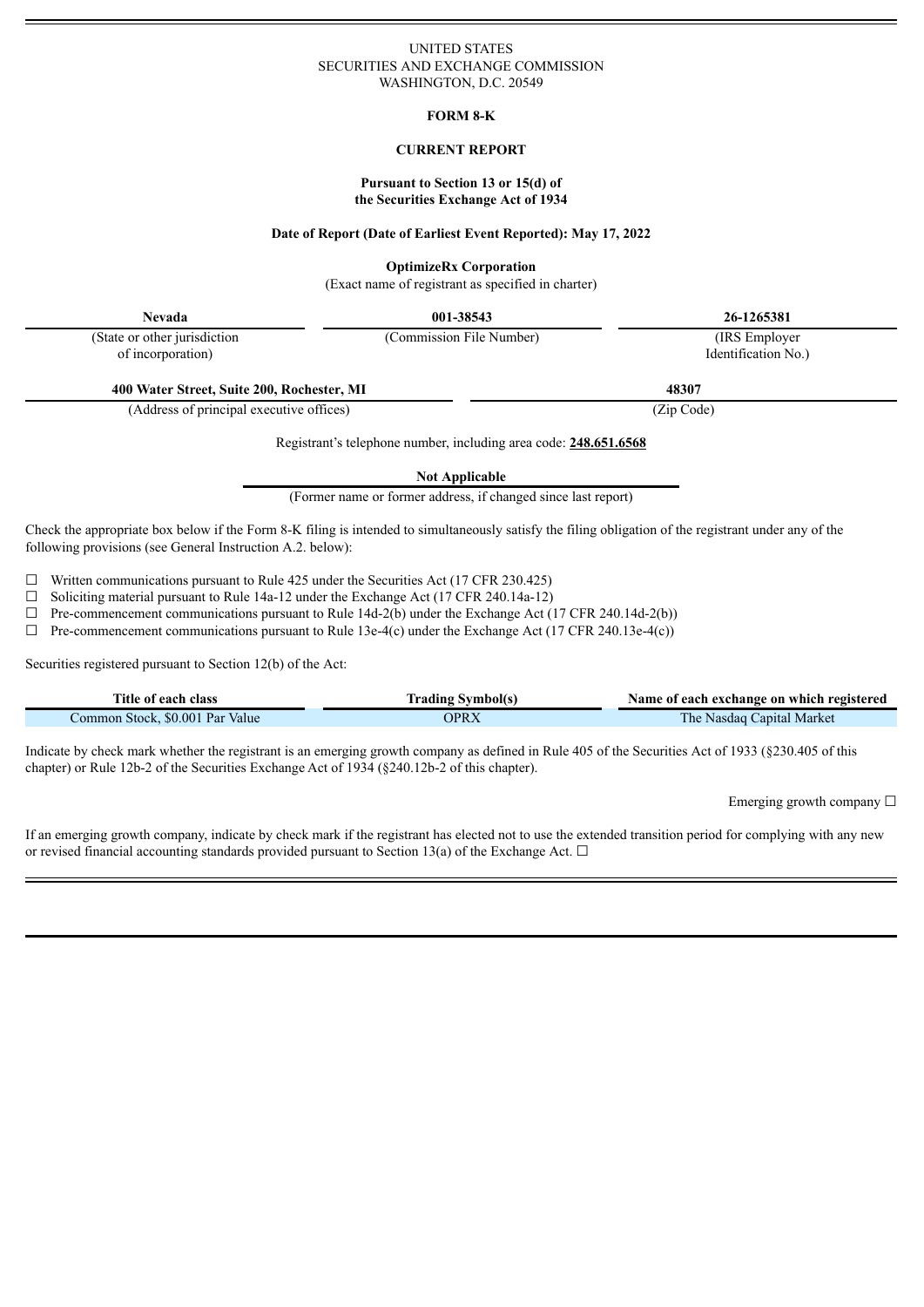# **Item 8.01 Other Events.**

On May 17, 2022, OptimizeRx Corporation (the "Company") announced that its Board of Directors has authorized the repurchase of up to \$20 million of the Company's outstanding common stock. Under this new program, share repurchases may be made from time to time depending on market conditions, share price and availability and other factors at the Company's discretion. This stock repurchase authorization expires on the earlier of May 17, 2023, or when the repurchase of \$20 million of shares of its common stock has been reached.

The Company's repurchase of shares will take place in open market transactions or privately negotiated transactions in accordance with applicable securities and other laws, including the Securities Exchange Act of 1934. The Company intends to finance the purchase using its available cash and cash equivalents. The Board may modify, suspend, extend or terminate the repurchase program at any time.

This Current Report on Form 8-K contains forward-looking statements made pursuant to the safe harbor provisions of the Private Securities Litigation Reform Act of 1995, including forward-looking statements regarding the repurchase program. These statements are neither promises or guarantees and involve risks and uncertainties that could cause actual results to differ materially from those stated or implied by the forward-looking statements, including, without limitation, risks relating to the Company's ability to implement and make appropriate, timely and beneficial decisions as to when, how and if to purchase shares under the repurchase program; and other risks described in the Company's filings with the SEC.

1